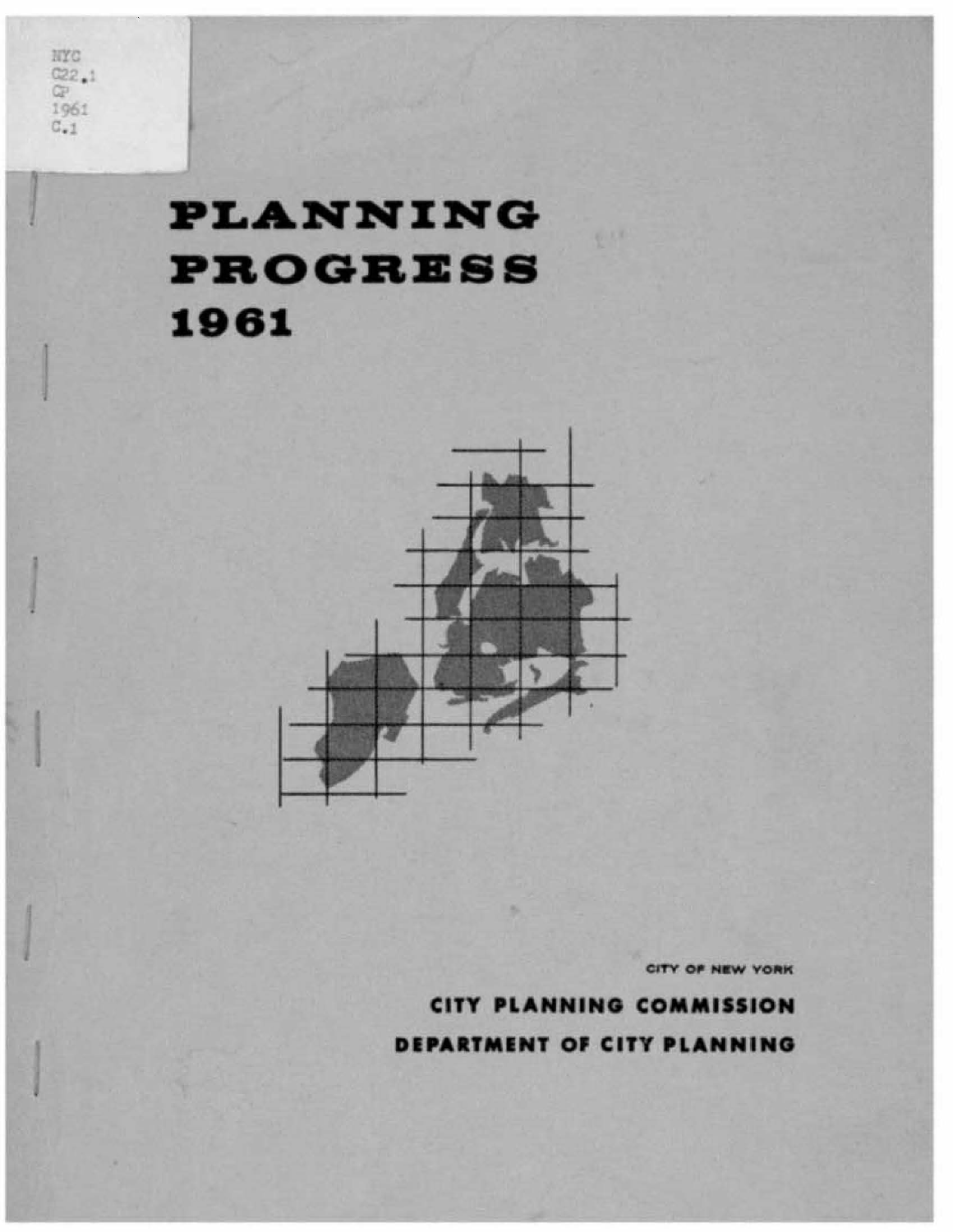# PLANNING PROGRESS : 1961

A Summary of Activities in 1961

# of the

City Planning Commission and Department of City Planning

City Planning took on even greater responsibilities in 1961 in response to the need for more comprehensive planning to meet the myriad growth and development problems of the world's most complex urban center.

The realization of a modern zoning ordinance in 1961 was a milestone in our City's history. The adoption of the new Zoning Resolution, however, was only one step in the awesome task of developing a comprehensive planning program for this City. Even as the staff of the Department of City Planning was consumed with ongoing operations in zoning, public improvements, capital budget, housing and renewal, it was tooling up and marshalling new forces to forge a more comprehensive and practical plan to guide the future growth of our City.

Last year marked the first time that the City Planning Commission prepared an annual renewal and housing program to recommend appropriate renewal development. It also marked the first time that the Department put into action new approaches and new techniques under the Community Renewal Program. It was a year which also saw our first real breakthrough in transportation planning with the establishment of the Tri-State Transportation Committee. Another first was the launching of a land bank program, consistent with the recommendations of the Mayor.

The actions of the Planning Department are also consistent with New York's traditional unwillingness to "stand pat" -- but to search for new ideas and imaginative solutions to the many problems confronting us in an ever-growing metropolis. We are confident that this attitude and approach on the part of the City's Administration and its citizens will enable us to develop sound and practical guidelines to insure the continuing prosperity and well-being of all New Yorkers.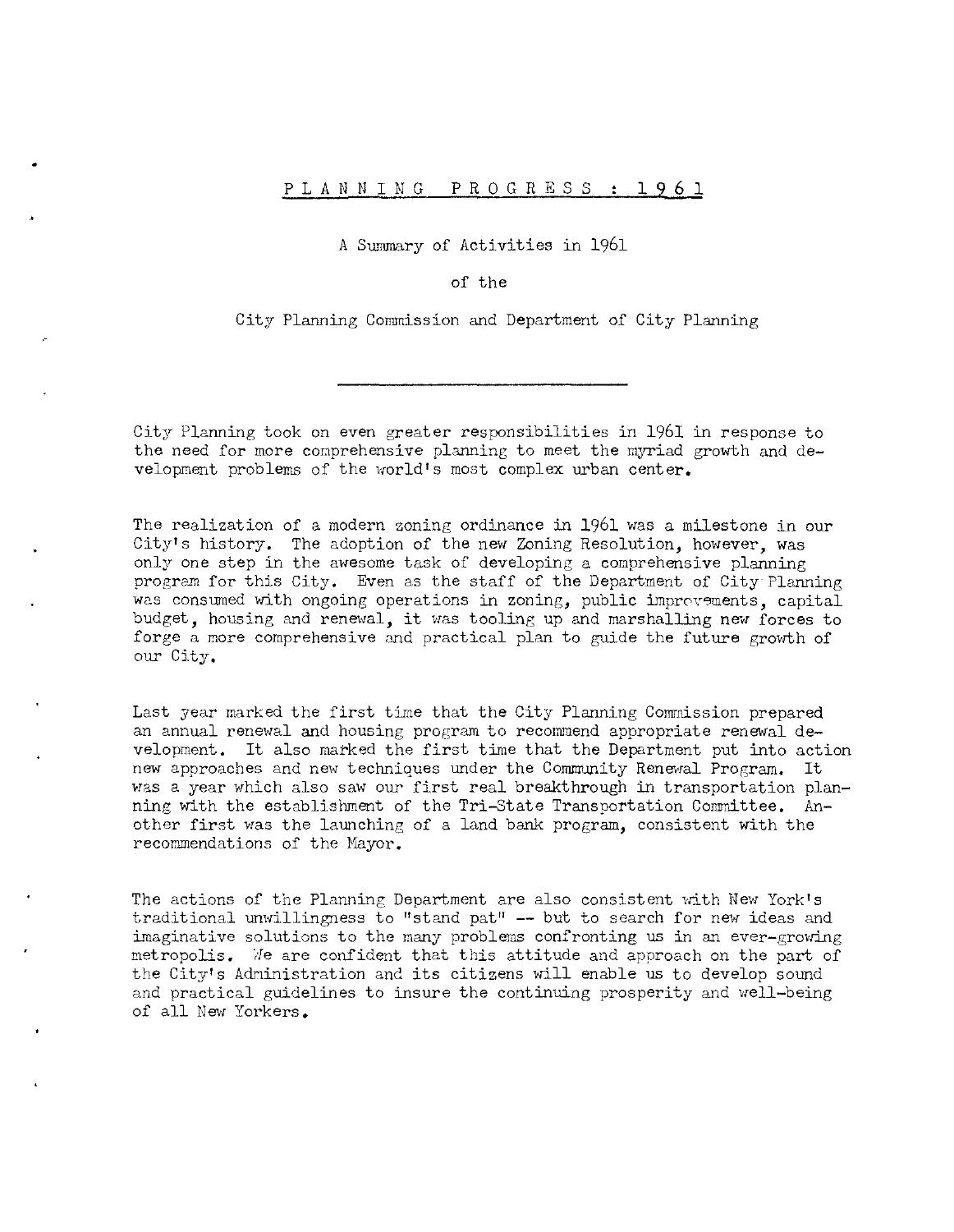# ZONING

The nation's most modern Zoning Resolution became effective )n December 15, one year after its approval by the Board of Estimate. The one-year grace period was used to facilitate the orderly completion and processing of building plans under way on the date of adoption, and to adjust the zoning text and maps in response to equitable requests by individuals and groups.

During the year, almost 600 requests for changes in the mapping and text were considered and thoroughly reviewed by the City Planning Commission. Of these, some 260 were adopted.

The new code was reprinted in its entirety in unique binder form with a newly drawn set of 126 maps. Future amendments in text or maps (on punched pages) may be inserted as adopted, making unnecessary the previous need for handwritten cross-references and pasting. As part of its efforts to inform interested parties about the new code, an orientation program was held for other city agencies, assistance was given to professional organizations, and a comprehensive zoning handbook was prepared to provide a guide to the use of the Resolution.

The new zoning, which is the result of more than five years of study and public review, has the following major features:

- An appropriate place is designated for every use.
- Loopholes are eliminated, by specifying uses allowed in a district rather than those prohibited.
- Performance standards are set for industry which will make for more desirable plants that are not offensive to residences and to other businesses.
- Hore open space and less overcrowding in residential areas are insured by a carefully worked out set of interrelated controls.
- Bulk regulations encourage more light, air, and better design, and permit construction economies.
- Requirements for off-street parking of automobiles and off-street loading of trucks are built into the Resolution.
- Commercial districts are zoned to help retail shopping meet modern needs.
- Provision is made for large-scale residential and community facility developnents.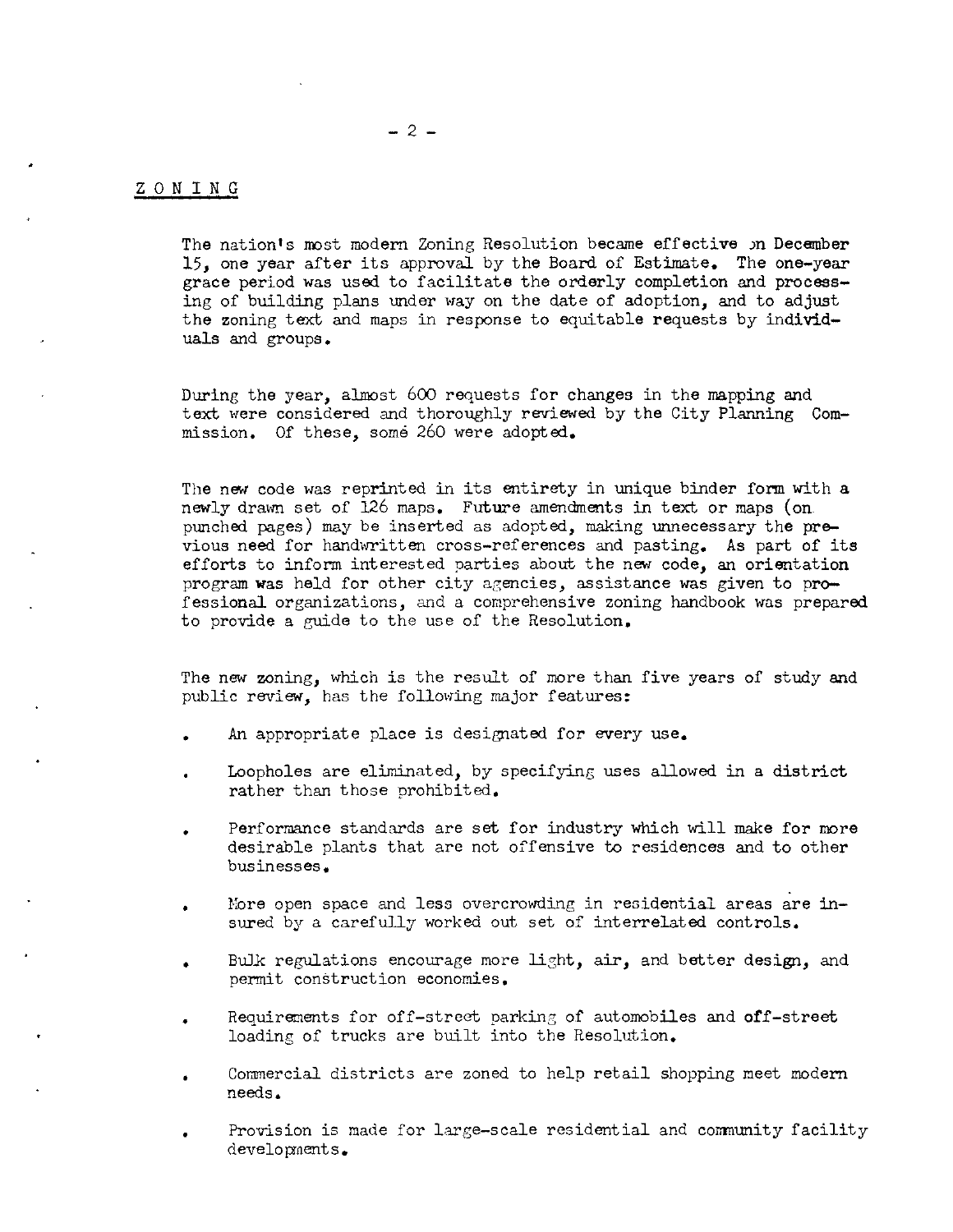# COMMUNITY RENEWAL

The Department of City Planning, in order to make the soundest judgments in planning future urban renewal activity, initiated the operational phases of the three-year, \$2,250,000 Community Renewal Program in 1961. Financed two-thirds by the Federal Government and one-third by the City of New York, this program is being' carried out by a specialized staff of planners, engineers, architects, community workers, researchers and other skilled technicians. The object of this undertaking is to identify areas of blight and decay, analyze the problems which tend to downgrade neighborhoods and create slums, and formulate a series of recommendations to meet the City's current and long-term needs.

To facilitate this study process, the City has been divided into a number of residential planning areas. These are being studied, in varying degrees of intensity, depending on each area's need for renewal and planning action. On the basis of the information gathered in these studies, a coordinated program is being developed to guide all future urban renewal activity.

The recommendations that emerge from the Community Renewal Program will be the result of a thorough evaluation of physical needs **--** and most important, the careful consideration of the hopes, the needs and the concern of local residents. The cooperation of the people who live in each area is vital in this program, not only in diagnosing problems, but in helping to prescribe for their cure. Teams of experts trained in dealing with local problems began work during the year to insure the fullest public participation in the development of the program.

Community renewal is an integral part of the Commission's comprehensive planning program. Data collected in the course of community renewal studies will add another dimension to total, city-wide planning efforts in housing, education, transit, transportation and industrial develop**ment.** 

During the program's first year of operation a general survey of the City was completed and intensive study was launched in the following 15 areas:

Crown Heights, Coney Island, Fort Greene, East New York, Brownsville, and Bedford-Stuyvesant in Brooklyn;

Central Harlem, East Harlem, and the Lower East Side in Manhattan;

Corona, Astoria, and The Rockaways in Queens;

Clason Point and Tremont in The Bronx; and

Annadale in Staten Island.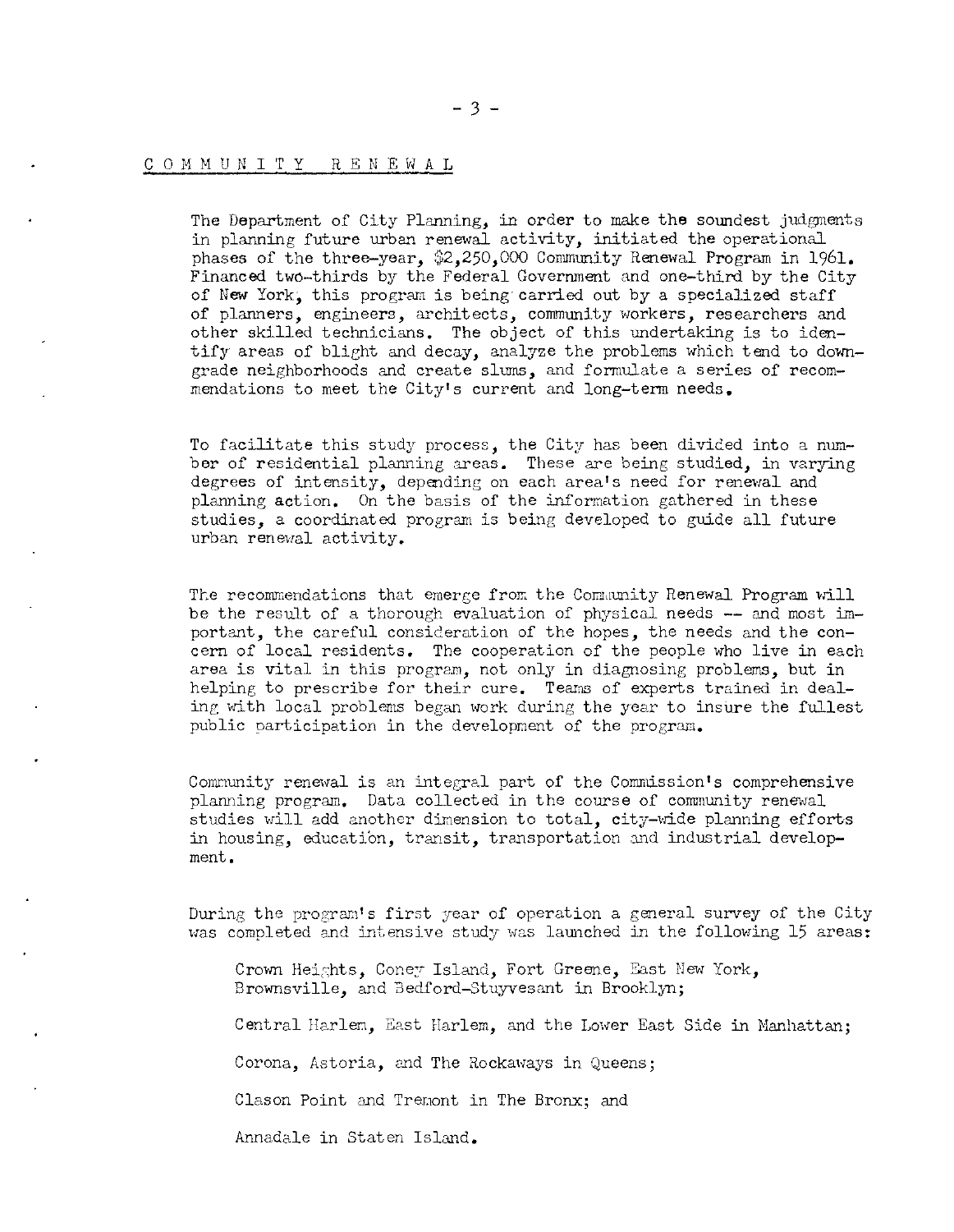### COMPREHENSIVE PLANNING

With the new Zoning Resolution in effect, increased emphasis was placed in 1961 on the development of a comprehensive plan for this largest and most complex of cities. A comprehensive plan -- if it is to serve its fundamental function of providing sound guidelines for future development -- cannot be a "one-shot" effort. It must be a continuing and painstaking process of research, survey, study, evaluation and decisionmaking. The process must be directed to answering key questions involving choices affecting billions of dollars of public and private investment. This endeavor will set forth the essential framework for our programs for housing, urban renewal, industrial development and redevelopment, transportation, schools, community facilities, and other public improvements.

To carry out this important assignment, special research, analytical, and administrative organization teams were set up in 1961 in the Office of Master Planning, and a start was made on gathering and evaluating all available knowledge about the City's problems and growth potential. In addition, a thorough assessment of present and needed staff, budget, and other resources has been made. Out of this will be developed a more complete frame of reference for arriving at sound planning decisions and in developing more comprehensive planning studies and programs in the future.

#### LAND BANK

An essential facet of comprehensive planning is a land bank program, which was launched in October. The Planning Commission, working with the Department of Real Estate, has initiated action on compiling an inventory of City-owned land and recording such ownership on maps and electronic data processing cards. Inter-agency meetings have been held on the legal questions pertaining to the reservation of private property for future public use. Among the tools being explored are the "Public Place" designation. full and partial condemnation, easement rights, and options. Thorough review is also being made of all City-owned land to ensure that opportunities for present or future use will not be foreclosed by public auction. Among the areas in which this policy has been instituted are Annadale in Staten Island, Soundview in The Bronx, Somerville Basin in Queens, and Coney Island-Gravesend in Brooklyn. At the end of the year the Planning Commission was engaged in replatting studies for these areas to provide a more efficient and realistic circulation system and to recapture substantial amounts of land now devoted unnecessarily to streets.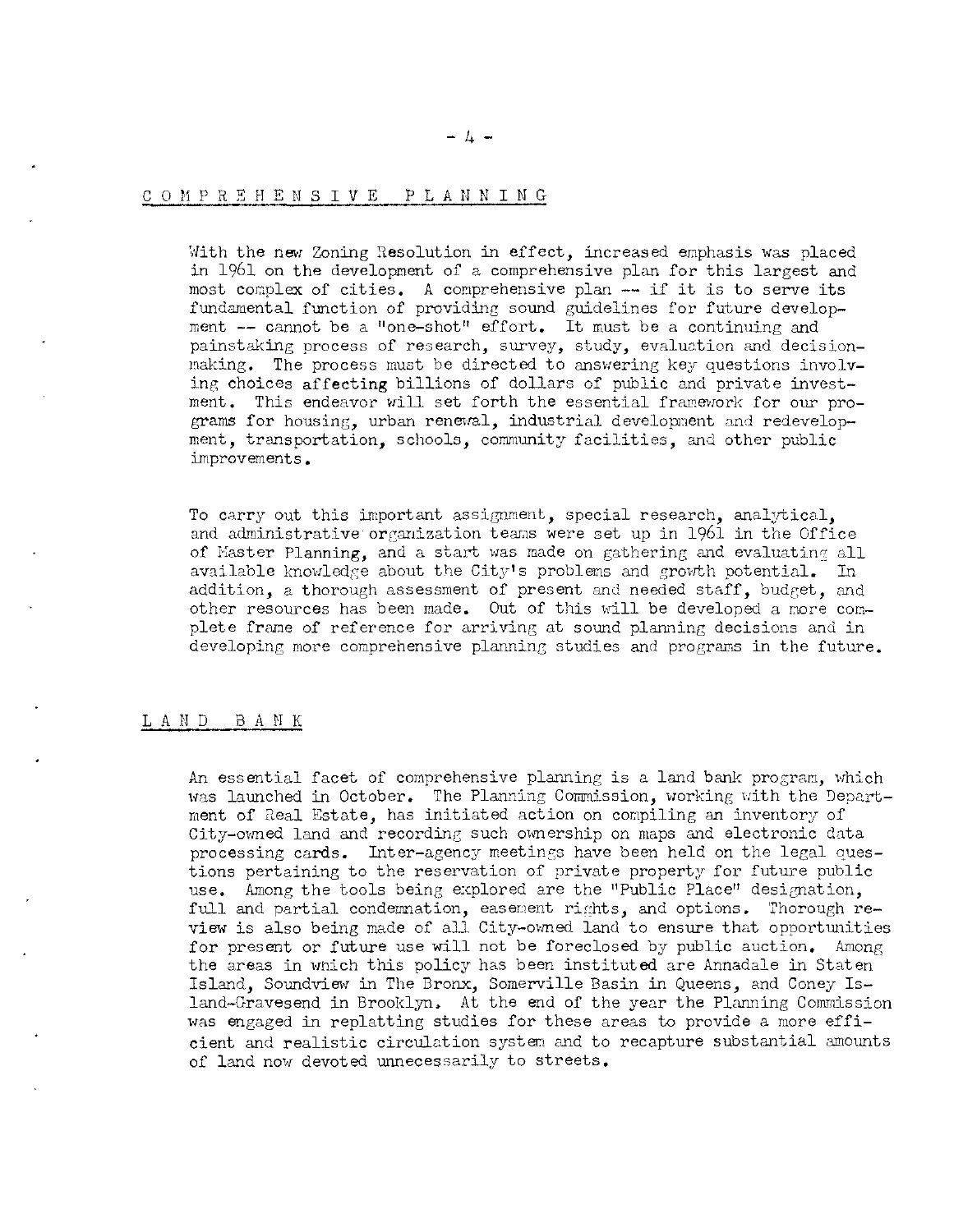# HISTORIC PRE S E R V A T ION

In a city changing as rapidly as New York, there is constant danger that structures of historic or esthetic importance may be overwhelmed by the building rush. The past history of our City cannot and should not be ignored. Accordingly, the Mayor appointed a committee in July to work with the City Planning Commission to develop a program for historic and esthetic preservation. Late in 1961, the committee submitted recommendations for the creation of a Landmarks Preservation Commission.

One of New York's historic buildings was saved by municipal action last year. The Jefferson Market Courthouse in Greenwich Village, voted one of the ten most handsome buildings in America in an 1888 poll of architects, was scheduled to be rehabilitated for use as a branch library.

# RESEARCH

Comprehensive planning must be based on sound population, housing, economic, and land use data. The major projects carried through by the Department's research arm in 1961 were related to gathering and evaluating material from the 1960 Census of Population and Housing, the single most important source of statistical data for New York City. Among the studies made during the year were an analysis of population change, natural increase, and net migration by race for the City and the Hetropolitan Region, and an analysis of the condition, size, tenure, and vacancy status of housing, and size of household.

Electronic data processing is playing an important role in New York's research effort. Duplicate magnetic tapes of all Census data for New York City were purchased from the Bureau of the Census, and were programmed by the Department of City Planning to provide more than a hundred tables analyzing the City by community renewal area, health area, census tract, and enumeration district. The resulting data will be used by many municipal and private agencies.

Other major research studies made in 1961 were on employment distribution in the City and the Central Business District (Hanhattan south of 60th Street), and continuing studies of changes in the housing supply and in non-residential construction.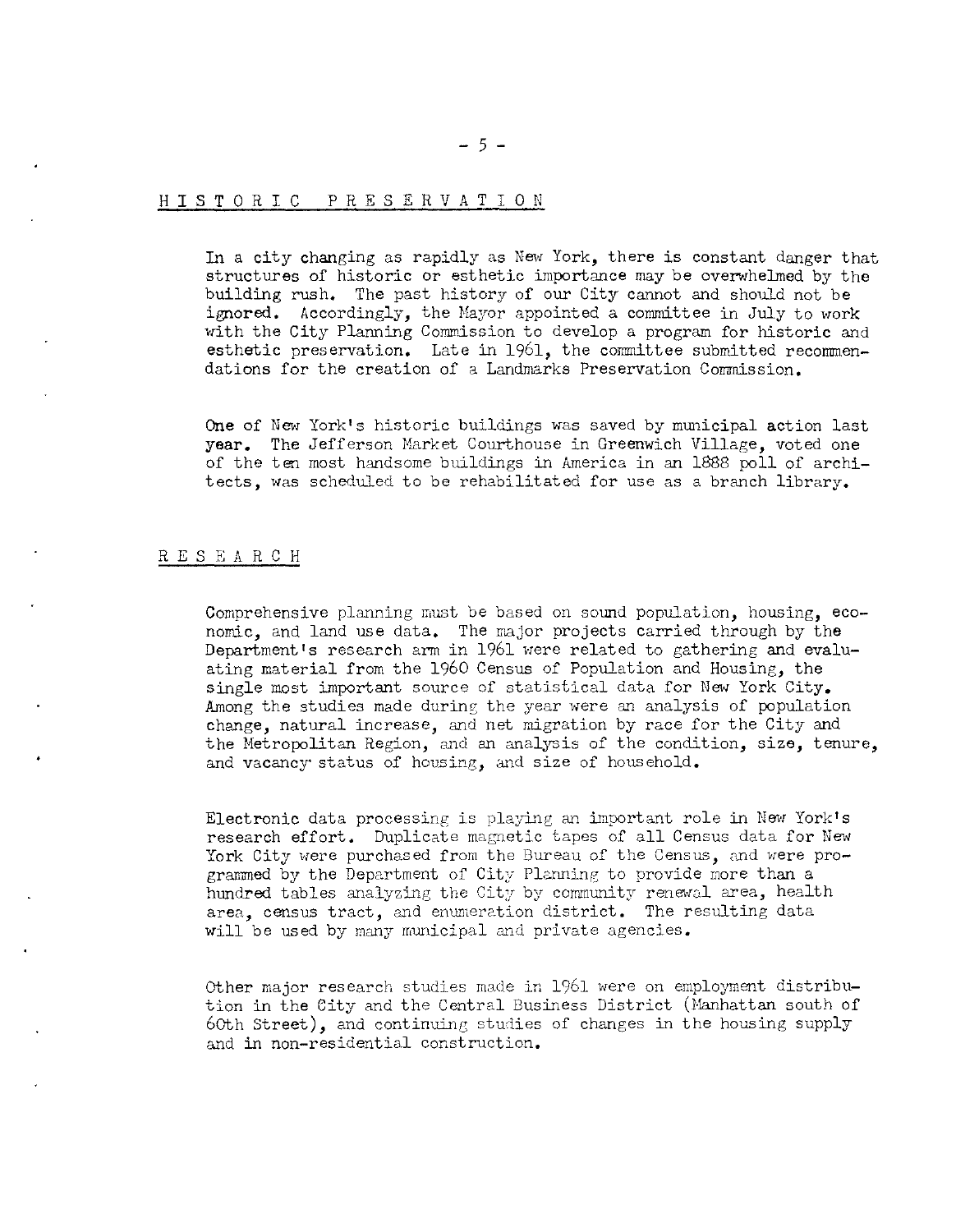## HOUSING AND RENEWAL PROGRAM

Legislation sponsored by the City Administration was adopted by the State Legislature in 1961 to consolidate the many urban renewal procedures into a single section with uniform and simplified procedures. Within the new legal framework the Planning Commission prepared a 1961-62 housing and renewal program to give the public an early opportunity to react to individual proposals as a part of a total program. In accordance with announced eoals of the Hayor, the program was directed toward:

- A large increase in the net housing supply. Three to four new dwelling units were scheduled to replace every substandard unit in proposed clearance areas.
- Provision of a substantial number of publicly-assisted middleand low-income units. Some 85 to 90 percent of all housing proposed fell in these categories.
- Improvement of the existing housing supply, with emphasis on conservation and rehabilitation as well as redevelopment.
- A minimum of tenant displacement. Many of the study areas proposed are sparsely populated or vacant. In areas involving more substantial relocation, it was recommended that redevelopment be carried out in stages.
- Application of sound land use principles, with a rational redistribution of land uses in areas of noncompatible mixed uses.

At year's end, 16 areas recommended by the Commission were under study or awaiting study approval. They include a wide range of sites and techniques, including conservation and rehabilitation areas, development of vacant land and abandoned railroad yards, and redevelopment of badly blighted areas.

The Commission will continue to develop such coordinated housing and renewal programs, increasingly geared to the Community Renewal Program. to provide a sound framework for evaluating and carrying out renewal activity on a continuing long-range basis.

Stress on middle-income housing continued in the 1961 program as the City Planning Commission approved 31 middle-income housing developments with a total of  $15,887$  new apartments. Together with the  $18,136$ new units approved in 1960, this new construction will be more than enough to house the population of Stamford, Connecticut. Government stimulates this new housing through low-cost mortgage loans, tax abatement, and, in some cases, condemnation. Sponsors must follow an approved plan and may not exceed a return set by law. In addition, the Commission approved ten public housing projects with a total of  $1,379$ apartments during the year.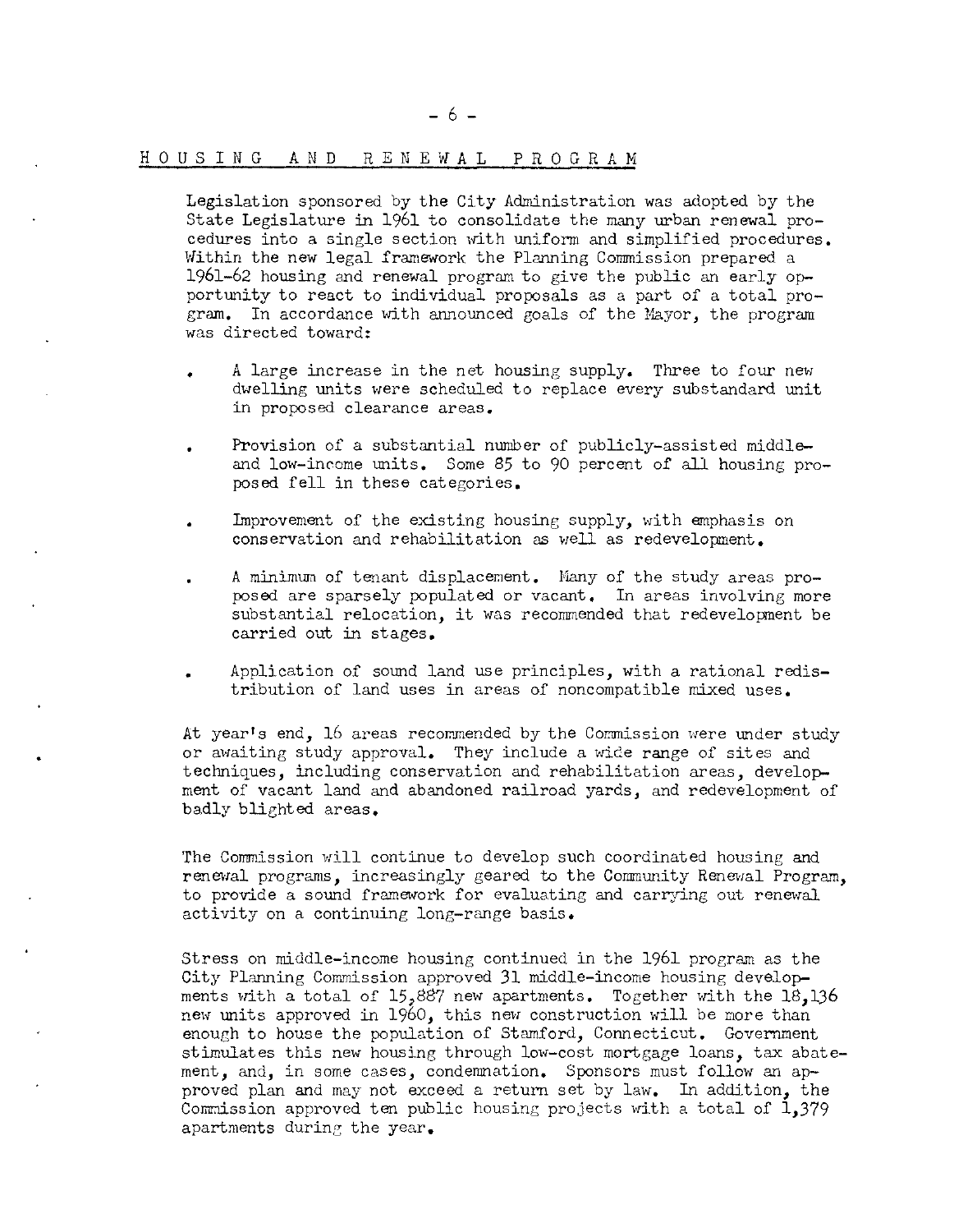# I N D U S T R I A L D E V E L O P M E N T

•

Strengthening of the City's commercial and industrial base has been a major goal of the Administration. Through the new Zoning Resolution, 17,500 acres of industrially-zoned land have been protected against future encroachment by residential development. Not one acre of land in New York had this protection in the past. Land still vacant and best suited for industrial development will thus be reserved for appropriate use.

The industrial development program currently includes three industrial park sites on predominantly vacant land, and two industrial redevelopment projects. New York's first municipally-assisted industrial facility will be the Flatlands Industrial Park, final plans for which were approved in 1961. Reports by engineering consultants on the feasibility of industrial development in the 591-acre College Point area and the 950-acre Hariners' Harbor area were in final preparation at year's end.

Two industrial redevelopment areas in Manhattan were also advanced in 1961. The Planning Commission approved a plan at the end of the year for the commercial and industrial redevelopment of the 35-acre Washington Street Market area on the western fringe of Lower Manhattan. This area now houses most of the City's wholesale fruit and vegetable market, which will be relocated in the new terminal market under construction in the Hunt's Point section of The Bronx.

Industrial redevelopment potential is also shovm by the East Harlem Industrial Triangle -- bounded by 125th and 131st Streets, Park Avenue and the Harlem River. This badly blighted area was designated as suitable for redevelopment with high performance, non-nuisance producing industry. Blocks facing playgrounds and the waterfront are being studied for possible residential use.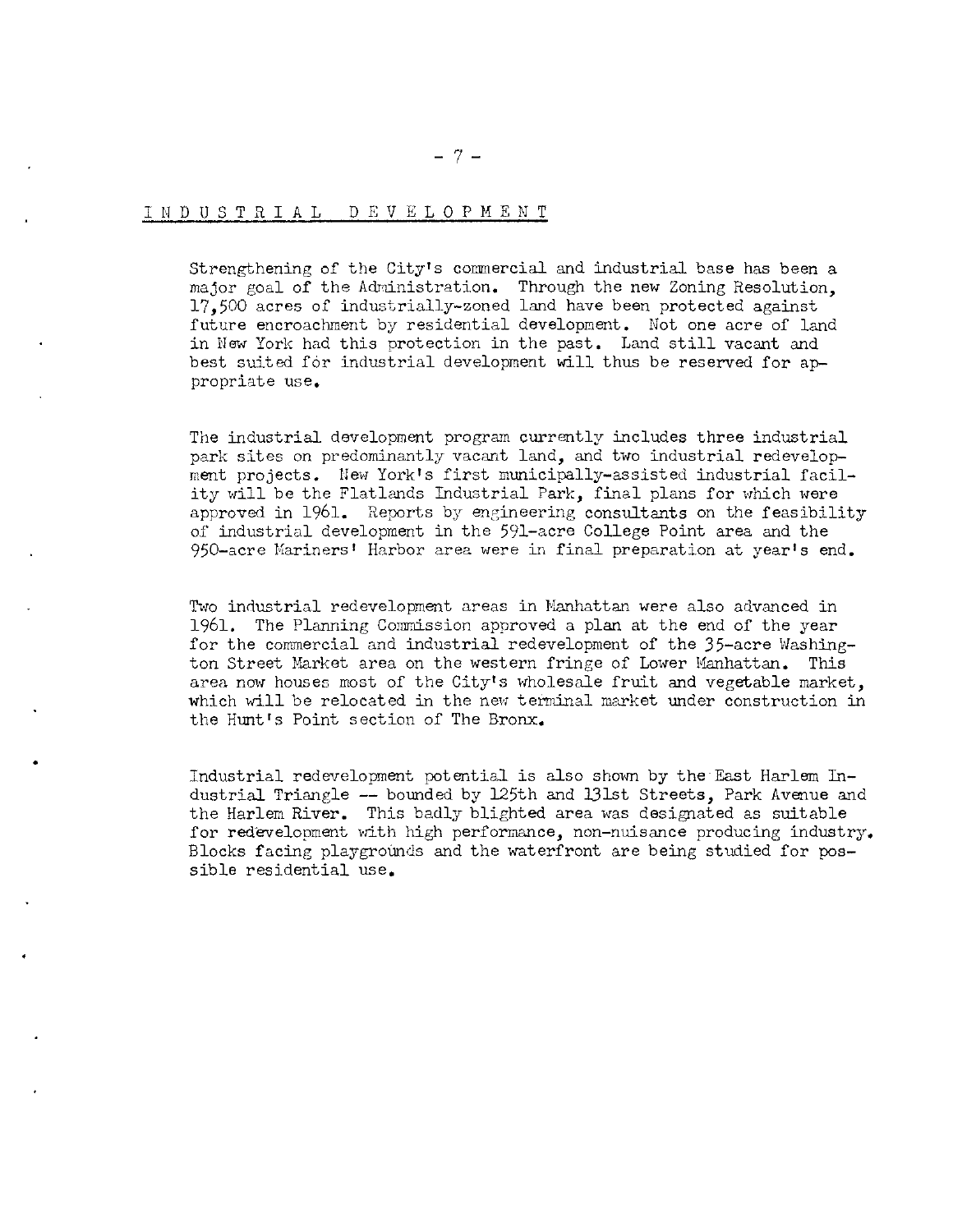# TRANSPORTATION PLANNING

•

A major task of the Planning Commission in 1961 was helping to create the necessary regional machinery for the developnent of a balanced traffic and transportation program to meet present and future needs of the City and the Metropolitan Region.

In September 1960, the Mayor directed the Chairman of the Commission to discuss with State and Federal officials the establishment of a comprehensive and continuing transportation and land planning program for the Region. Ensuing discussions led to the formation in August 1961 of the Tri-State Transportation Committee, composed of top officials responsible for making key decisions at each level of government, including the Chairman of the Planning Conmission. This Committee, which has already made considerable progress in assembling a staff and developing a comprehensive work program, has the dual task of recommending immediate action programs and of developing longerrange transportation policies.

Improvements in two important links in the network of arterial highways and major streets were approved during the year, both in the World's Fair area. Grand Central Parkway will be widened from the Brooklyn-Queens Expressway to Clearview Expressway, and Van Wyck Expressway will be extended from Kew Gardens Interchange north to Whitestone Expressway at Northern Boulevard. Among the 176 other changes in the City Map approved by the Commission were the widening of Fulton Street in Downtown Manhattan from South Street to Broadway, the widening of Second Avenue at the Manhattan end of the Queensboro Bridge to facilitate traffic flow from the bridge, and the elimination of mapped streets in the Hunt's Point section of The Bronx to permit construction of the new terminal market.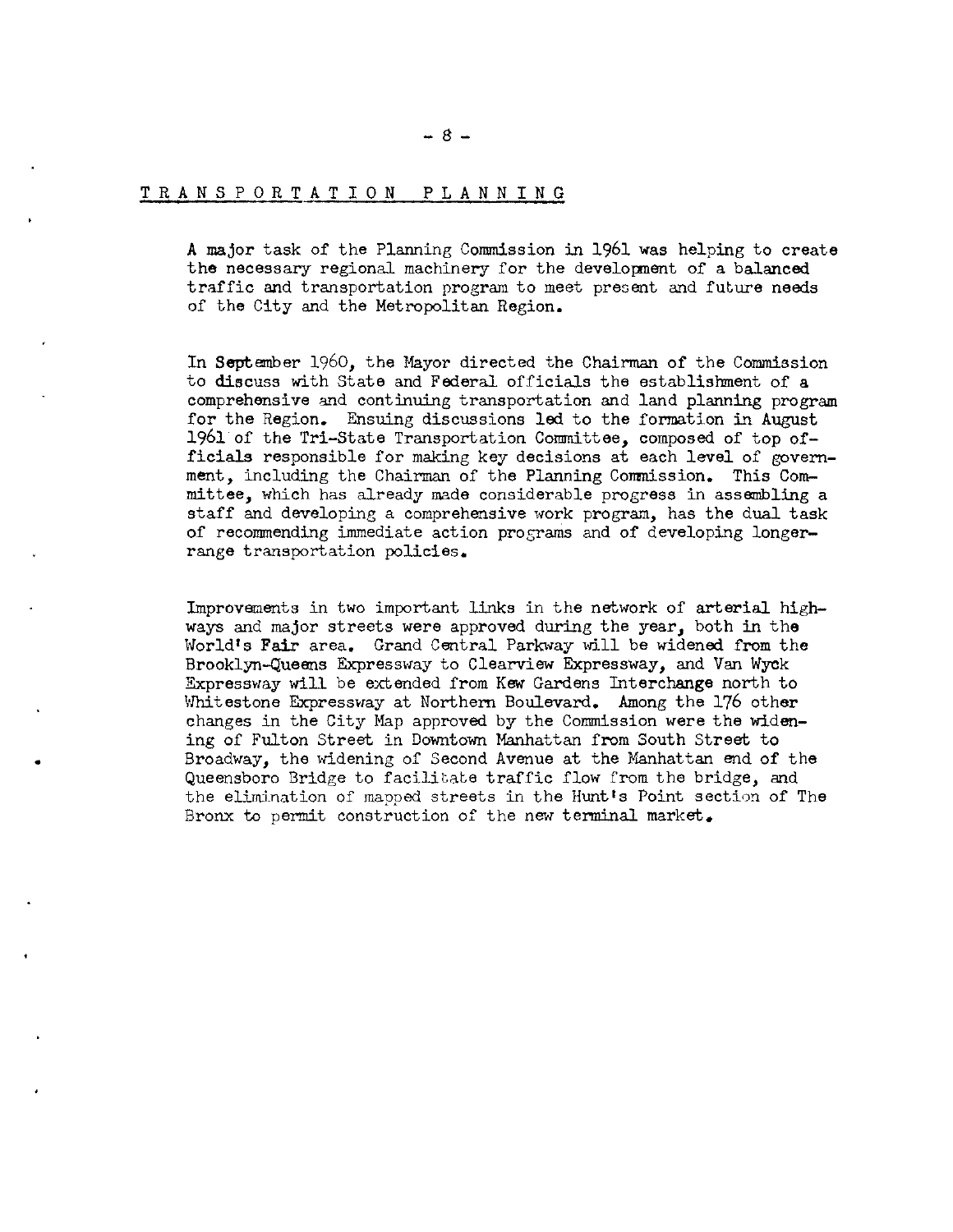# CAPITAL BUDGET

•

One of the major means by which municipal policy is related to planning is through the preparation by the Planning Commission of a one-year Capital Budget and five-year Capital Program. The Capital Budget process is a balancing of priorities for funds for schools, transit, hospitals, piers, and other public facilities against available funds, on the basis of departmental requests, special studies and public hearings.

The 1962 Capital Budget as finally adopted included the following allocations:

| Schools and Colleges         | \$182,968,068      |
|------------------------------|--------------------|
| Transit                      | 144, 160, 443      |
| Sanitary Facilities          | 117,350,694        |
| Hospitals and Health         | 57,658,333         |
| Piers                        | 31, 357, 537       |
| Public Safety                | 17,910,567         |
| Public Buildings and Bridges | 14,522,161         |
| Other Purposes               | <u>251,398,287</u> |
| Total                        | \$817,326,090      |

The Planning Commission adopted site reports in 1961 for a wide variety of public improvements. There were 29 school sites **--** for 13 public schools, five public school additions, five junior high schools, a junior high school addition, the West Side High School, three high school additions, and an addition for Queens College. Also approved were nine parks, five fire houses, Police Headquarters, three precinct houses, a police automotive repair shop, two hospital additions, the Vleigh library, the Hawtree Basin bridge, a rail link to the Hunt's Point Terminal Harket, a bus garage addition, an office and garage for Meter Maids, and a parking facility.